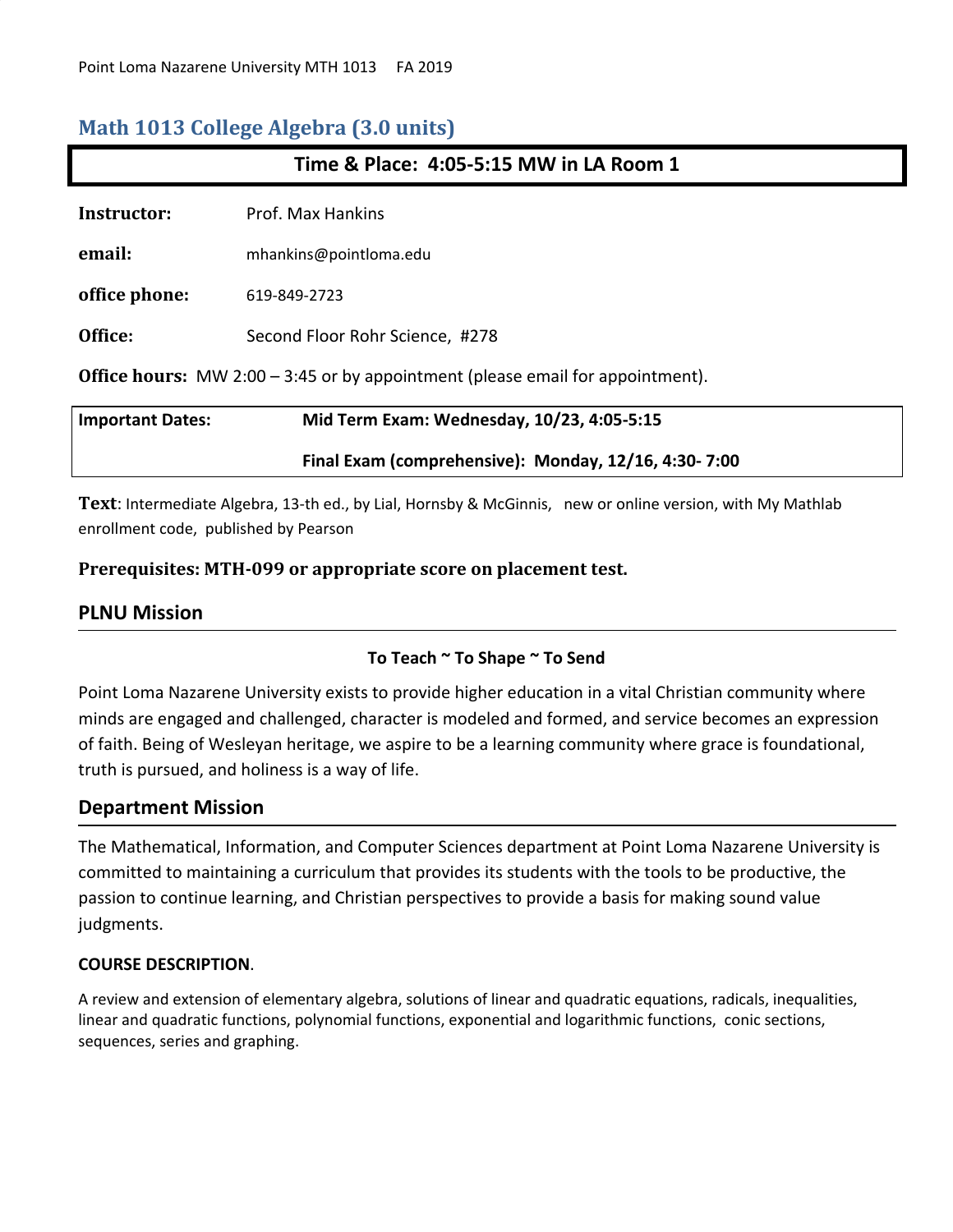### **LEARNING OUTCOMES**

The learning outcomes are:

Students will be able to perform basic operations on the real numbers. Students will be able to solve and graph linear equations and inequalities. Students will be able to solve basic polynomial problems. Students will be able to solve basic rational function problems. Students will be able to solve basic radical function problems. Students will be able to solve basic exponential and logarithmic function problems. Students will be able to solve basic conic section problems.

#### **COURSE PHILOSOPHY**

Mathematics requires active participation. Participation means: Doing the classwork, doing the homework, providing solutions to problems, sharing ideas with classmates.

### **ASSESSMENT AND GRADING**

Grades for the course will be based on:

| Mid-term exam              | 30% of the course grade |
|----------------------------|-------------------------|
| Homework                   | 15% of the course grade |
| Classwork                  | 5% of the course grade  |
| Daily Problems             | 5% of the course grade  |
| <b>Review Worksheets</b>   | 5% of the course grade  |
| Final exam (comprehensive) | 40% of the course grade |
| Total:                     | 100%                    |

**Grading Scale:** Approximate minimal percentages required to obtain a given grade are:

#### Grades in percentages

|             | [87.5,90]    | [77.5, 80]   | [67.5, 70]   | [0,60] |
|-------------|--------------|--------------|--------------|--------|
| [92.5, 100] | [82.5, 87.5] | [72.5, 77.5] | [62.5, 67.5] |        |
| [90, 92.5]  | [80, 82.5]   | [70, 72.5]   | [60, 62.5]   |        |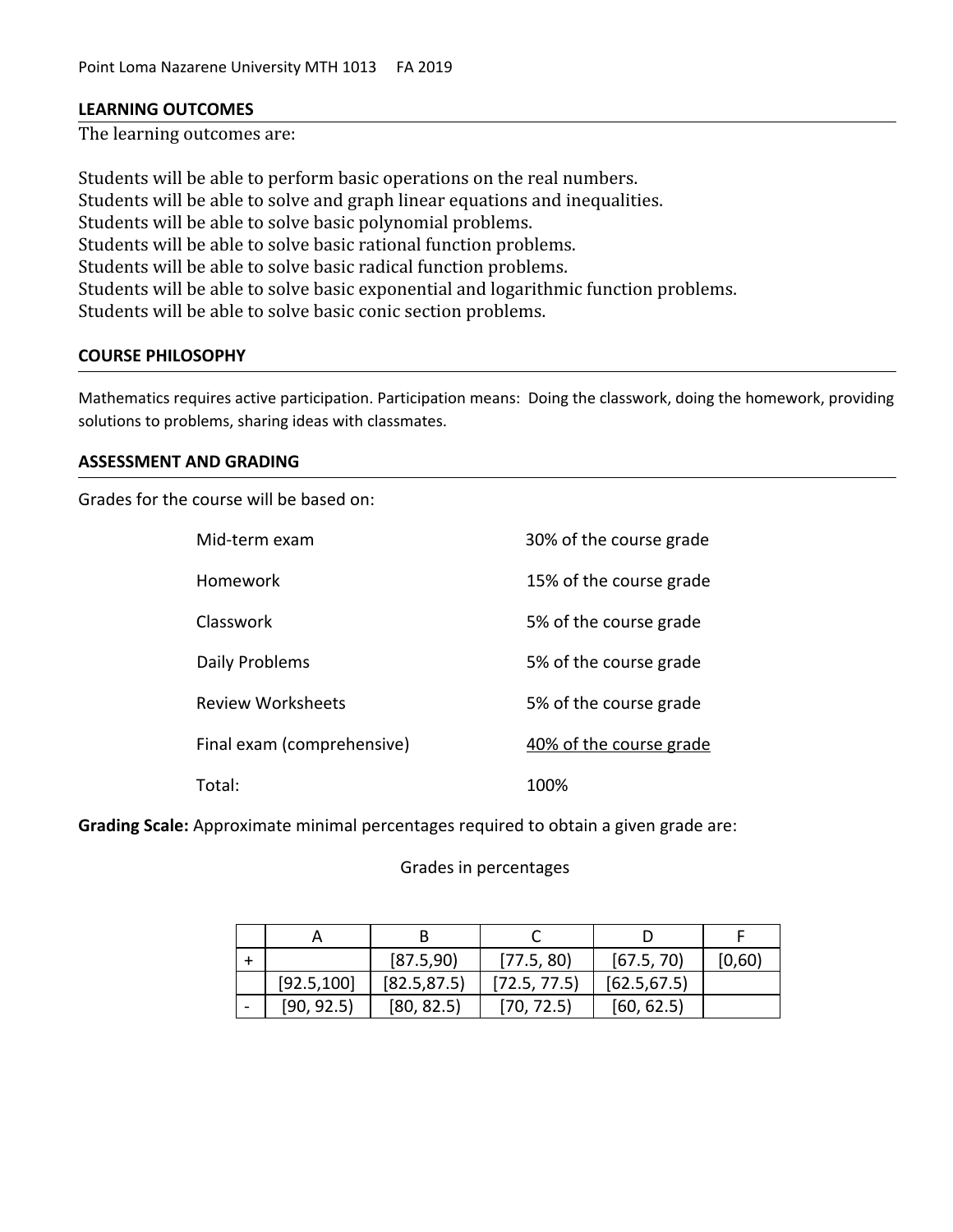Point Loma Nazarene University MTH 1013 FA 2019

**Homework (15%):** Homework will be assigned every class meeting. All homework assigned will be due as prescribed by the Mathlab site. All homework will be done using the online Mathlab resource. Extra credit opportunities are factored into the homework. Late homework will be assessed a 25% penalty.

**Classwork (5%):** Classwork will be done every class meeting and turned in at the end of class. It will be checked for completeness and returned the next class meeting. You should get a notebook and keep your classwork in it, as it is an excellent study resource.

**Daily Problem (5%):** The daily problem will be done every class meeting and turned in at the end of class. It will be graded and returned the next class meeting. Again, these should be kept in a notebook for study.

**Review worksheets (5%):** Review worksheets will be distributed before the midterm and final exams. They will be due on the class prior to the review class day and returned on review day. We will go over these on the review day so you will be ready for the exam.

**Mid-term Exam (30%):** If you do not take the exam you will receive a zero for it. Late exams may be taken only by prior arrangement with me or a well-documented emergency beyond your control. The examination schedule is included in the daily schedule. I do not intend to accept excuses such as poor communication with parents, benefactors, sport team sponsors and/or travel agents.

**Final Exam (40%)**: The final is **comprehensive and is given Monday, December 16, 4:30 to 7:00 pm**. The final exam date and time is set by the university at the beginning of the semester and may not be changed by the instructor.

**Class Enrollment:** It is the student's responsibility to maintain his/her class schedule. Should the need arise to drop this course (personal emergencies, poor performance, etc.), the student has the responsibility to follow through (provided the drop date meets the stated calendar deadline established by the university), not the instructor. Simply ceasing to attend this course or failing to follow through to arrange for a change of registration (drop/add) may easily result in a grade of F on the official transcript.

**Side Note:** Turn off any cell phone, pager or things that make noise while you are in class. Also, do not text or work on other classes while in class -to do so is disrespectful to your classmates and me. You may be asked to leave the class for such behavior, resulting in an absence.

## **General Advice:**

You learn mathematics by doing it yourself. You should expect to spend approximately two hours outside of class for every one hour in class working on homework and going over concepts. When doing homework, please note it is normal to not be able to do every problem correct on the first attempt. Do not be discouraged, instead seek help. When doing the homework on Mathlab, you should work the problem on paper first to minimize lost points. Don't just guess at the answers; instead work the problems out carefully and then select the correct answer.

Sources of Help:

- 1. Me. If you have questions, ask me. See my office hours or email [mhankins@pointloma.edu](mailto:mhankins@pointloma.edu)
- 2. Other classmates. Form study groups! Work together!
- 3. The MLC (in Rohr science room 230)- schedule posted outside the room.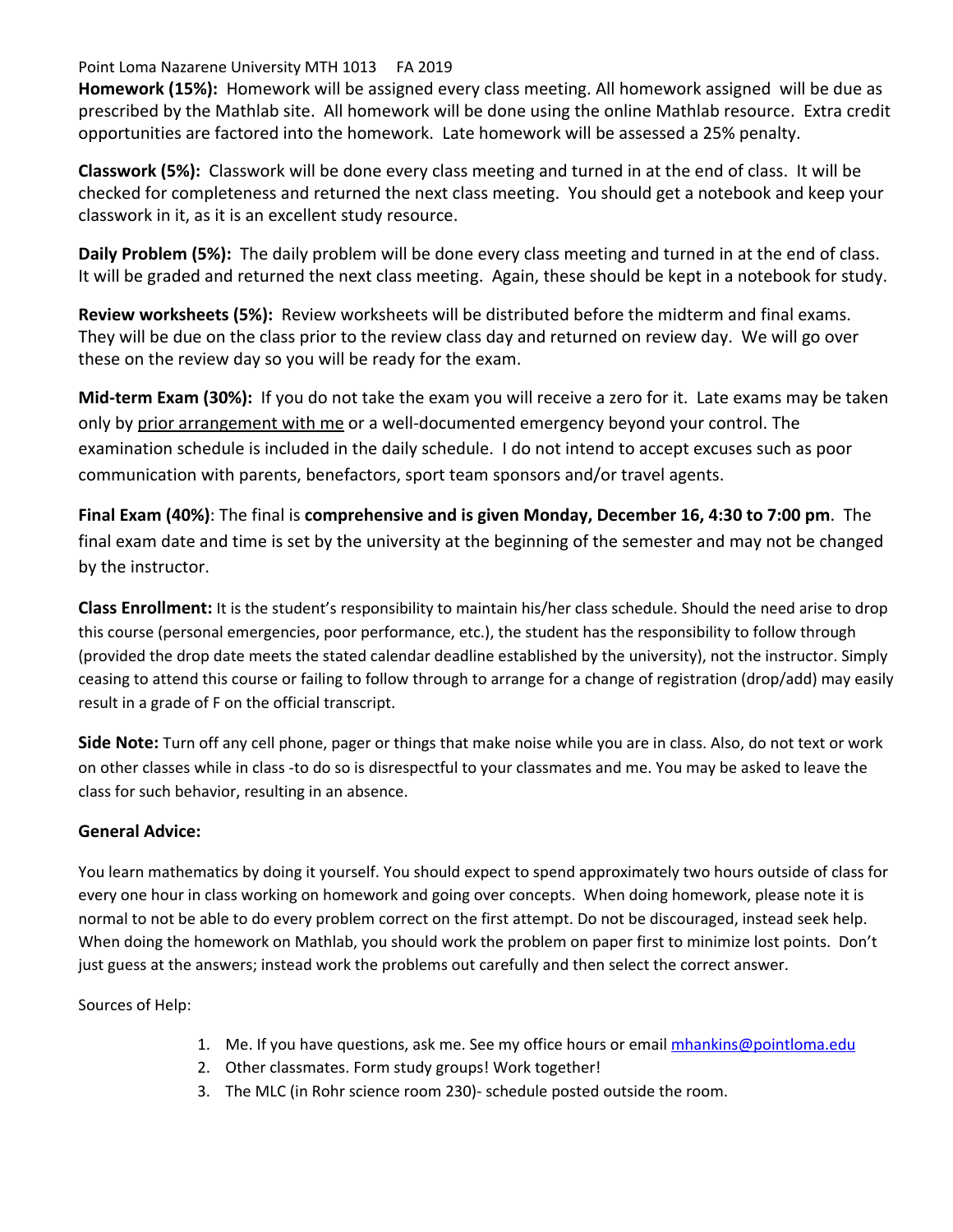## **University Policies:**

### **FINAL EXAMINATION POLICY**

The final exam date and time is set by the university at the beginning of the semester and may not be changed by the instructor. This schedule can be found on the university website and in the course calendar. No requests for early examinations will be approved. Only in the case that a student is required to take three exams during the same day of finals week, is an instructor authorized to consider changing the exam date and time for that particular student.

### **PLNU COPYRIGHT POLICY**

Point Loma Nazarene University, as a non-profit educational institution, is entitled by law to use materials protected by the US Copyright Act for classroom education. Any use of those materials outside the class may violate the law.

## **Credit Hour**

In the interest of providing sufficient time to accomplish the stated course learning outcomes, this class meets the PLNU credit hour policy for a 3-unit class delivered over 15 weeks. Specific details about how the class meets the credit hour requirements can be provided upon request.

#### **PLNU ACADEMIC HONESTY POLICY**

Students should demonstrate academic honesty by doing original work and by giving appropriate credit to the ideas of others. Academic dishonesty is the act of presenting information, ideas, and/or concepts as one's own when in reality they are the results of another person's creativity and effort. A faculty member who believes a situation involving academic dishonesty has been detected may assign a failing grade for that assignment or examination, or, depending on the seriousness of the offense, for the course. Faculty should follow and students may appeal using the procedure in the university Catalog. See [http://catalog.pointloma.edu/content.php?catoid=24&navoid=1581#Academic\\_Honesty](http://catalog.pointloma.edu/content.php?catoid=24&navoid=1581#Academic_Honesty) for definitions of kinds of academic dishonesty and for further policy information.

### **PLNU ACADEMIC ACCOMMODATIONS POLICY**

#### **Academic Accommodations:**

While all students are expected to meet the minimum standards for completion of this course as established by the instructor, students with disabilities may require academic adjustments, modifications or auxiliary aids/services. At Point Loma Nazarene University (PLNU), these students are requested to register with the Disability Resource Center (DRC), located in the Bond Academic Center. ([DRC@pointloma.edu](mailto:DRC@pointloma.edu) or 619-849-2486). The DRC's policies and procedures for assisting such students in the development of an appropriate academic adjustment plan (AP) allows PLNU to comply with Section 504 of the Rehabilitation Act and the Americans with Disabilities Act. Section 504 (a) prohibits discrimination against students with special needs and guarantees all qualified students equal access to and benefits of PLNU programs and activities. After the student files the required documentation, the DRC, in conjunction with the student, will develop an AP to meet that student's specific learning needs. The DRC will thereafter email the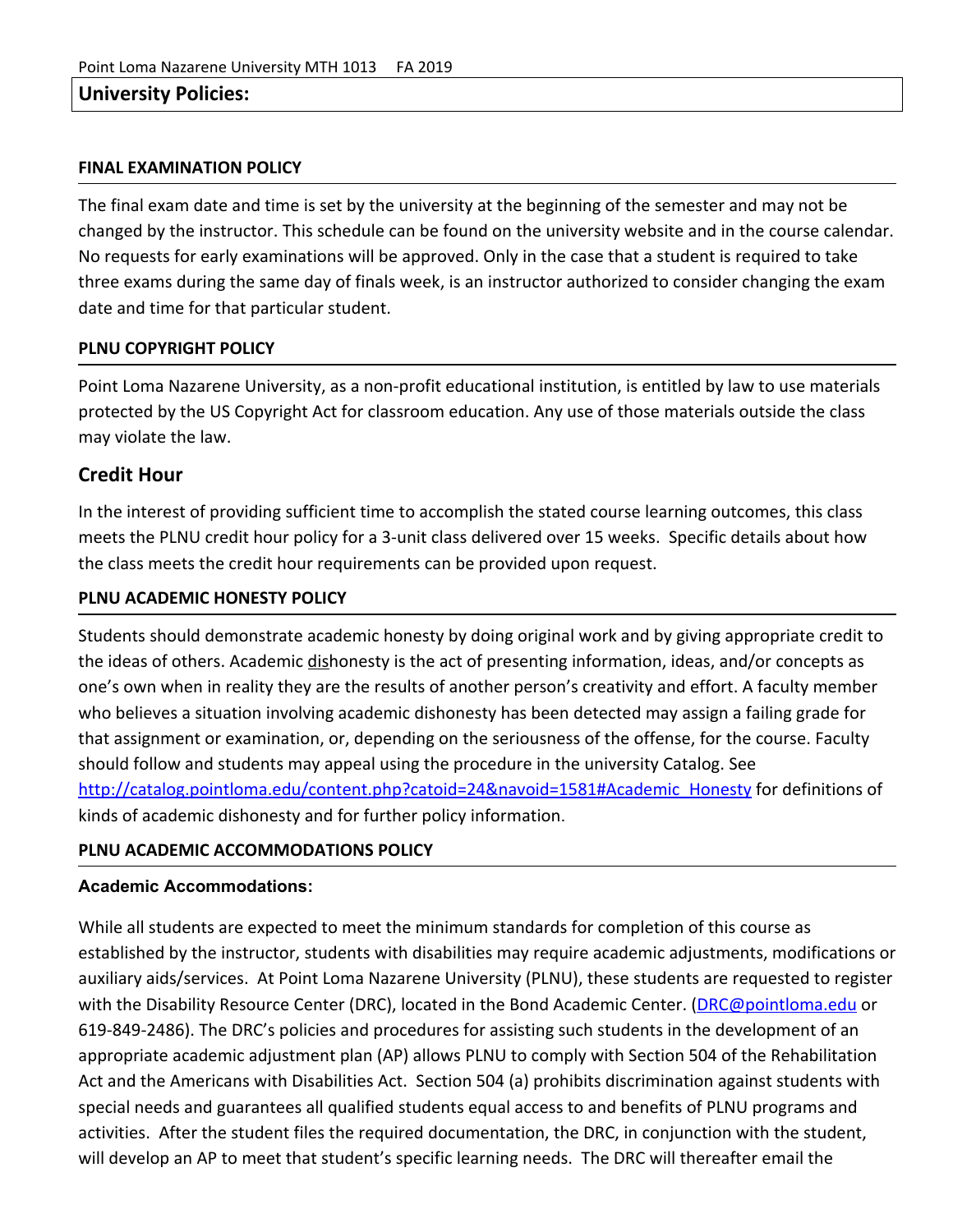Point Loma Nazarene University MTH 1013 FA 2019 student's AP to all faculty who teach courses in which the student is enrolled each semester. The AP must be implemented in all such courses.

If students do not wish to avail themselves of some or all of the elements of their AP in a particular course, it is the responsibility of those students to notify their professor in that course. PLNU highly recommends that DRC students speak with their professors during the first two weeks of each semester about the applicability of their AP in that particular course and/or if they do not desire to take advantage of some or all of the elements of their AP in that course.

## **PLNU ATTENDANCE AND PARTICIPATION POLICY**

Attendance is expected at each class session. In the event of an absence you are responsible for the material covered in class and the assignments given that day.

Regular and punctual attendance at all classes is considered essential to optimum academic achievement. If the student is absent from more than 10 percent of class meetings, the faculty member can file a written report which may result in de-enrollment. If the absences exceed 20 percent, the student may be de-enrolled without notice until the university drop date or, after that date, receive the appropriate grade for their work and participation. See

[http://catalog.pointloma.edu/content.php?catoid=24&navoid=1581#Class\\_Attendance](http://catalog.pointloma.edu/content.php?catoid=24&navoid=1581#Class_Attendance) in the Undergraduate Academic Catalog.

## **Schedule:**

| $M$         | $\boldsymbol{\mathsf{W}}$ |  |  |  |
|-------------|---------------------------|--|--|--|
|             | 9/4                       |  |  |  |
|             | $1.1 - 1.3$               |  |  |  |
|             |                           |  |  |  |
| 9/9         | 9/11                      |  |  |  |
| $1.3 - 1.5$ | $1.5 - 1.7$               |  |  |  |
|             |                           |  |  |  |
| 9/16        | 9/18                      |  |  |  |
| $2.1 - 2.2$ | $2.3 - 2.4$               |  |  |  |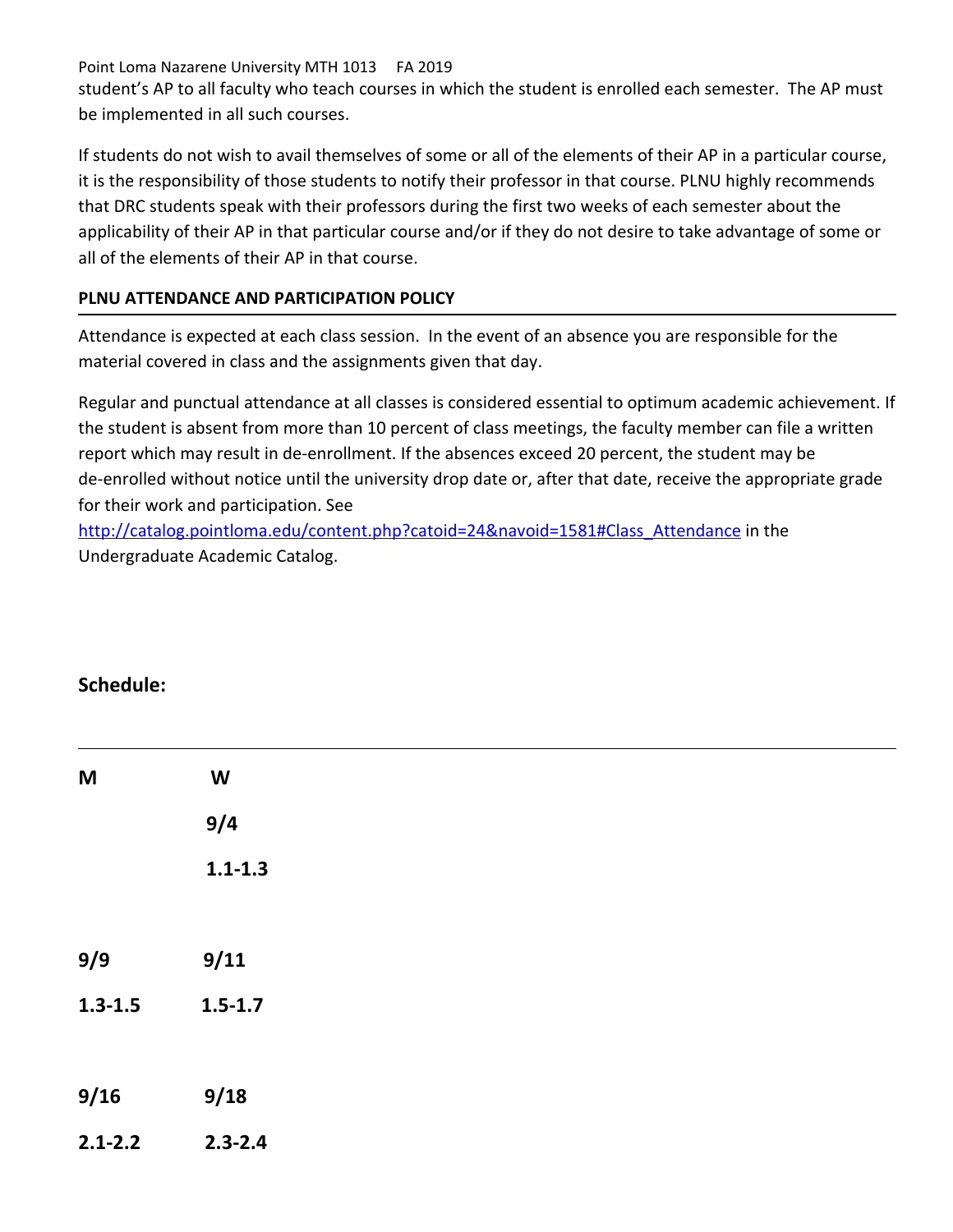| 9/23                | 9/25                    |
|---------------------|-------------------------|
|                     | $2.5 - 2.6$ $3.1 - 3.2$ |
|                     |                         |
| 9/30                | 10/2                    |
| $3.3 - 4.1$         | $4.2 - 4.3$             |
|                     |                         |
| 10/7                | 10/9                    |
| $4.4 - 4.5$         | $4.6 - 5.1$             |
|                     |                         |
| 10/14               | 10/16                   |
| $5.2 - 5.3$         | $5.4 - 5.5$             |
|                     |                         |
| 10/21               | 10/23                   |
| <b>Review</b>       | <b>Mid Term Exam</b>    |
|                     |                         |
| 10/28               | 10/30                   |
| $6.1 - 6.2$         | $6.3 - 6.4$             |
|                     |                         |
| 11/4                | 11/6                    |
| $7.1 - 7.2$         | $7.3 - 7.4$             |
|                     |                         |
| 11/11               | 11/13                   |
| $7.5 - 7.6$ 8.1-8.2 |                         |